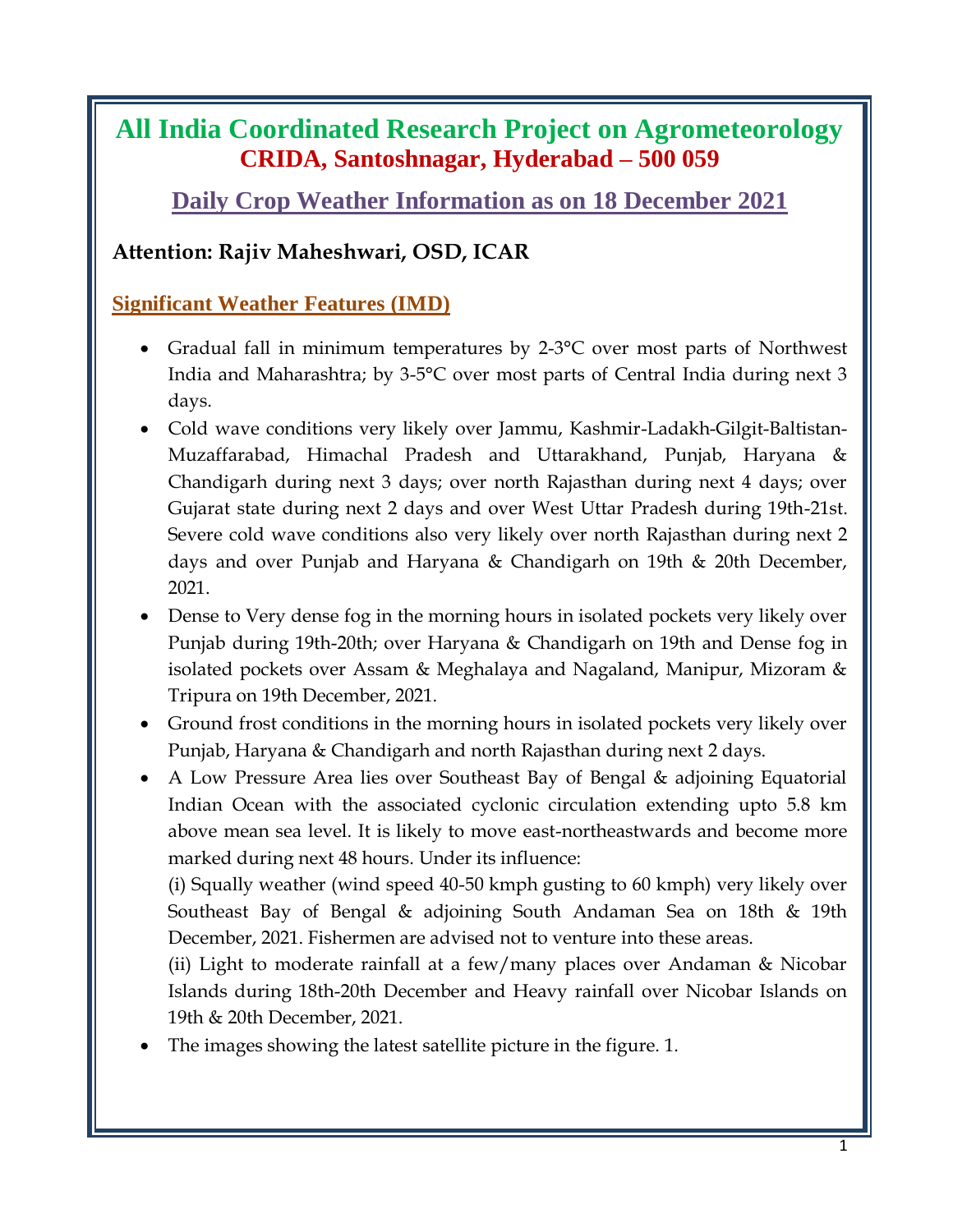#### **Main Weather Observations (IMD)**

- Rainfall/Snowfall observed (from 0830-1730 hours IST of yesterday): Nil.
- Fog observed (at 0530 hrs IST of today): Dense fog in isolated pockets over Haryana & Chandigarh and Shallow fog in many pockets over Punjab and in isolated pockets over Delhi, north Rajasthan, Bihar and Nagaland, Manipur, Mizoram & Tripura.
- Minimum Temperature Departures (as on 17-12-2021): Minimum temperatures were markedly above normal (5.1°C or more) at a few place over Madhya Maharashtra and Madhya Pradesh; above normal (1.6°C to 3.0°C) at many places over Marathwada and Kerala & Mahe; at a few places over East Rajasthan, Konkan & Goa, Karnataka, Tamil Nadu, Puducherry & Karaikal, East Uttar Pradesh, Lakshadweep and Andaman & Nicobar Islands; at isolated places over Rayalaseema. They were markedly below normal (5.1°C or less) at isolated places over Saurashtra & Kutch and Jammu & Kashmir, Ladakh, Gilgit, Baltistan, Muzaffarabad; appreciably below normal (- 3.1<sup>o</sup>C to -5.0<sup>o</sup>C) at a few places over Haryana, Chandigarh & Delhi and West Rajasthan and at isolated places over Odisha; below normal (-1.6°C to -3.0°C) at most place over Uttarakhand; at many places over Gujarat Region; at a few places over Gangetic West Bengal and at isolated places over Coastal Andhra Pradesh & Yanam and Telangana and near normal over rest parts of the country. Yesterday, the Lowest minimum temperature of 0.0°C was reported at Churu (West Rajasthan) over the plains of the country.
- Maximum Temperature Departures (as on 17-12-2021): Maximum temperatures were above normal (1.6°C to 3.0°C) at many places over Assam & Meghalaya; at a few places over Kerala & Mahe and at isolated places over East Madhya Pradesh. They were markedly below normal (5.1°C or less) at a few places over Himachal Pradesh and West Madhya Pradesh and at isolated places over Haryana, Chandigarh & Delhi and East Rajasthan; appreciably below normal (-3.1°C to - 5.0°C) at most places over Gujarat region; at many places over West Rajasthan and Saurashtra & Kutch; at a few places over Punjab and at isolated places over Jammu & Kashmir, Ladakh, Gilgit, Baltistan, Muzaffarabad and East Uttar Pradesh; below normal (-1.6°C to -3.0°C) at a few places over West Uttar Pradesh, Konkan & Goa, Odisha and Gangetic West Bengal and at isolated places over Uttarakhand, Madhya Maharashtra and Andaman & Nicobar Islands and near normal at rest parts of the country. Yesterday, the highest maximum temperature of 35.9°C was reported at Cannur (Kerala & Mahe).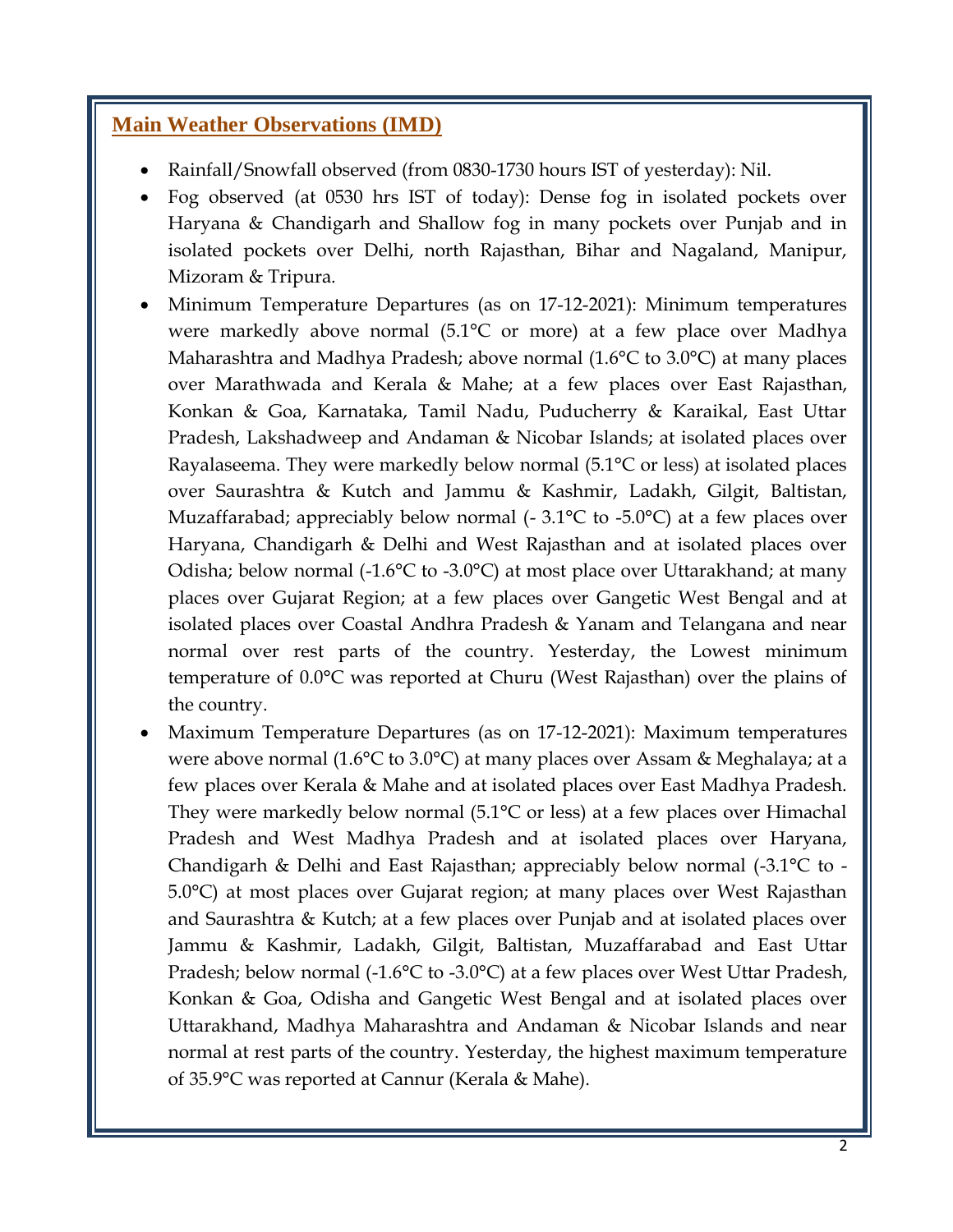#### **Weather Warning during the next 5 days (IMD)**

- 18 December (Day 1): Dense to Very Dense fog in isolated pockets very likely over Punjab and Dense fog in isolated pockets over Haryana & Chandigarh, Assam & Meghalaya and Nagaland, Manipur, Mizoram & Tripura. Cold Wave to severe cold wave conditions in a few pockets very likely over Punjab, Haryana & Chandigarh and north Rajasthan and Cold wave conditions in isolated pockets over Jammu & Kashmir, Ladakh, Gilgit-Baltistan & Muzaffarabad, Himachal Pradesh, Uttarakhand, West Uttar Pradesh and Gujarat state. Cold Day conditions in isolated pockets very likely over Punjab and Haryana & Chandigarh. Ground frost conditions in the morning hours in isolated pockets very likely over north Rajasthan, Punjab and Haryana. Squally weather (wind speed 40-50 kmph gusting to 60 kmph) very likely over Southeast Bay of Bengal & adjoining South Andaman Sea. Fishermen are advised not to venture into these areas.
- 19 December (Day 2): Dense fog in isolated pockets very likely over Punjab. Cold Wave to severe cold wave conditions in a few pockets very likely over Punjab, Haryana & Chandigarh and north Rajasthan and Cold wave conditions in isolated pockets over Jammu & Kashmir, Ladakh, Gilgit-Baltistan & Muzaffarabad, Himachal Pradesh, Uttarakhand, West Uttar Pradesh and Gujarat state. Ground frost conditions in the morning hours in isolated pockets very likely over north Rajasthan, Punjab and Haryana. Heavy rainfall in isolated pockets very likely over Nicobar Islands. Squally weather (wind speed 40-50 kmph gusting to 60 kmph) very likely over Southeast Bay of Bengal & adjoining South Andaman Sea. Fishermen are advised not to venture into these areas.
- 20 December (Day 3): Cold Wave in isolated pockets over Jammu & Kashmir, Ladakh, Gilgit-Baltistan & Muzaffarabad, Himachal Pradesh, Uttarakhand, Punjab, Haryana & Chandigarh, north Rajasthan and West Uttar Pradesh. Heavy rainfall in isolated pockets very likely over Nicobar Islands.
- 21 December (Day 4): Cold Wave conditions in isolated pockets likely over north Rajasthan.
- 22 December (Day 5): No Weather Warning
- The weather outlook for seven days i.e., 18 Dec to 26 Dec 2021 forecasted (Provided by Real-Time Weather Forecasts from NOAA/NCEP collected from http://monsoondata.org/wx2/) rain/thundershower may occur over Some parts of Extreme northern parts of India. (Fig. 2).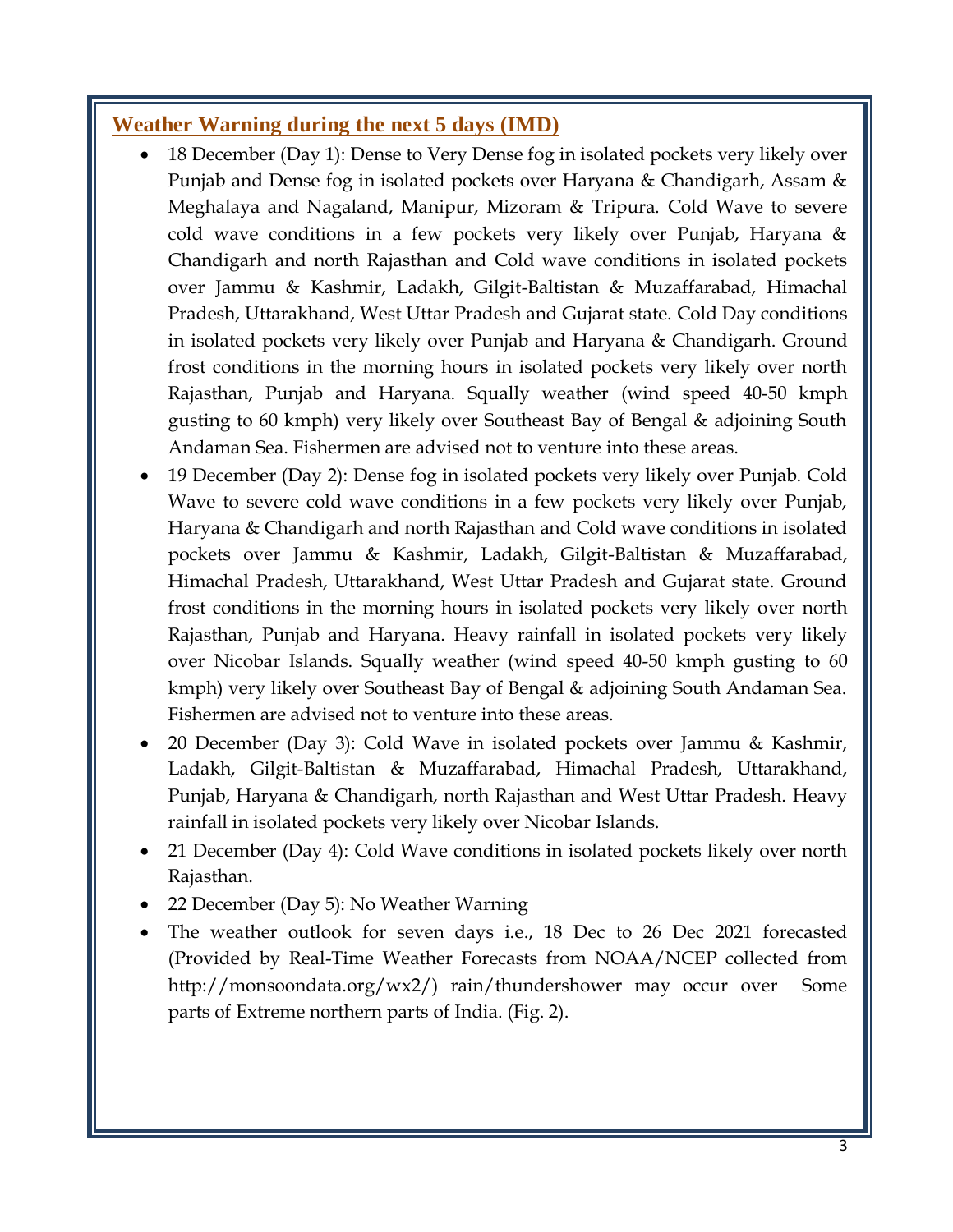# **Agricultural activities (AICRPAM-CRIDA)**

## **Tamil nadu**

## **Weather condition:**

Maximum temperature: 30.6°C (normal 30.9°C), minimum temperature: 22.7°C (normal 19.6°C), rainfall: 10.4 mm (normal 18.3 mm). The maximum and minimum temperature was 0.3°C and 3.1°C below & With respect to daily rainfall, rainfall occurred at a few places over Tamil Nadu on 10.12.2021, 12.12.2021, 13.12.2021, 14.12.2021, 15.12.2021, at isolated places over Tamil Nadu on 11.12.2021 during this week. $\neg$  Minimum temperature range of 19°C-27°C prevailed over the state except Kodaikanal and Uthagamandalam (06 $\textdegree$ C-09 $\textdegree$ C) during the period under report.  $\neg$  Maximum temperature range of 27°C-33°C prevailed over the state except Kodaikanal and Uthagamandalam  $(14^{\circ}C\text{-}20^{\circ}C)$  during the period under report.  $\neg$ above normal respectively and the rainfall was 7.9 mm below normal across the week. General weather situation in Tamil Nadu:

#### **Contingency measure:**

- Block levelforecast. -Wind speed of 10-26 kmph is predicted for next five days Irrigated crops -Water management- As light rainfall is predicted for next two days. If required/ based on soil moisture, irrigation may be given.
- Rainfed and Irrigated crops -All the stage Based on the location specific weather, spraying of pesticide, herbicide and application of fertilizer is recommended. Intercultural operation Mulching is recommended to increase infiltration, decreased runoff and greater soil water availability.
- Maize: 50-60 DAS- Even though rainfall splash helps to control the pest incidence. Farmers are advised to monitor the Fall army worm incidence regularly. If Fall army worm incidence noticed with the prevailed weather. To control spray any one of the following insecticides / biopesticide (use manually operated or battery-operated high-volume knapsack sprayer only with a spray volume of 500 lit. /ha.) Emamectin Benzoate 5 SG @4grams for 10 litre of water. or Spinetoram 11.7 SC @ 5 ml/10 lit or Novaluron 10 EC @ 10 ml/10 lit.
- Green gram:Vegetative to flowering stage High humidity favours leaf spot disease development. Spray Carbendazim 500 g/ha or Mancozeb 1000g /ha at initiation of the disease and 10 days lat Prevail weather favours pod borer incidence. To control spray Chlorantraniliprole 18.5% SC 100ml/ha.
- Pulses: Vegetative stage to pod development stage- High RH favours Powdery mildew diseases incidence. To control Spray NSKE 5% or Neem oil 3% twice at 10 days interval from initial disease appearance (or) Spray Carbendazim 500 g or wettable sulphur 1500g/ha at initiation of the disease and 10 days later.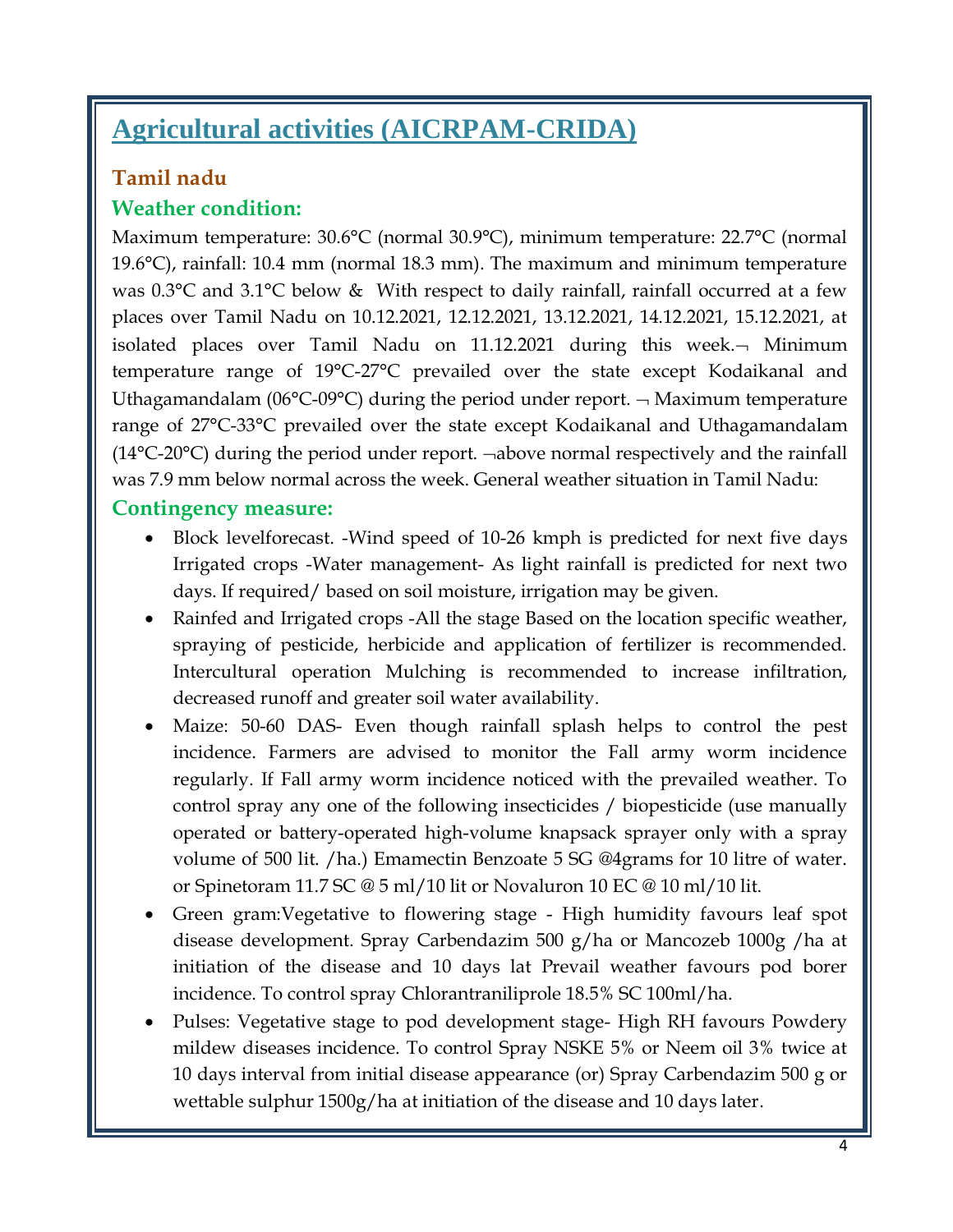- Cotton: Square to flowering stage -In the prevail weather stem weevil damage noticed. Drenching collar region with chlorpyriphos 50 EC @ 1200 ml/ha + Earthing up. (or) carbofuran 3G @33.3kg/ha.
- Sorghum: Vegetative to harvest stage -Rain (30-50mm/week), Cool moist weather with free water on leaf, low night temperature favoursleaf blight. To control spray mancozeb 2g/ litre.
- Chilli: Vegetative stage Increasing day temperature favours thrips. Spray Imidacloprid 17.8 % SL @3.0 ml/10 lit.
- Livestock: December month Disease Risk Forecast Peste des petits ruminants ? Goat and sheep -Very High Risk
- Management measures: Vaccination of susceptible animals of above 3 months old age. Restriction on animal movement, strict biosecurity measures and proper disposal of carcass.
- Coconut: High wind speed may damage the crop; Drainage and earthing up may be practiced to avoid lodging.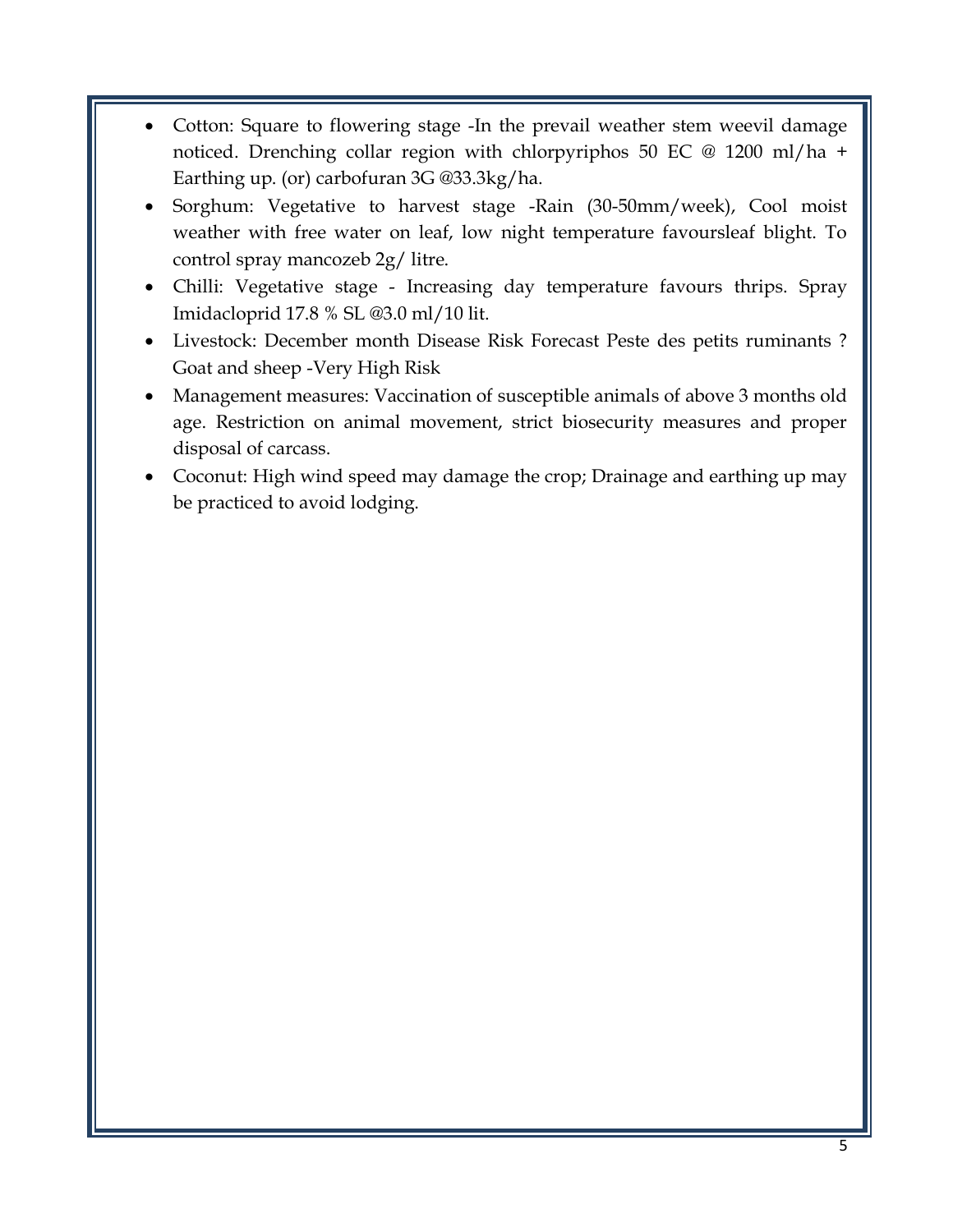

**Figure: 1. Latest available satellite picture as on 18 Dec 2021 at 1357 Hrs (IST). (Source: IMD).**